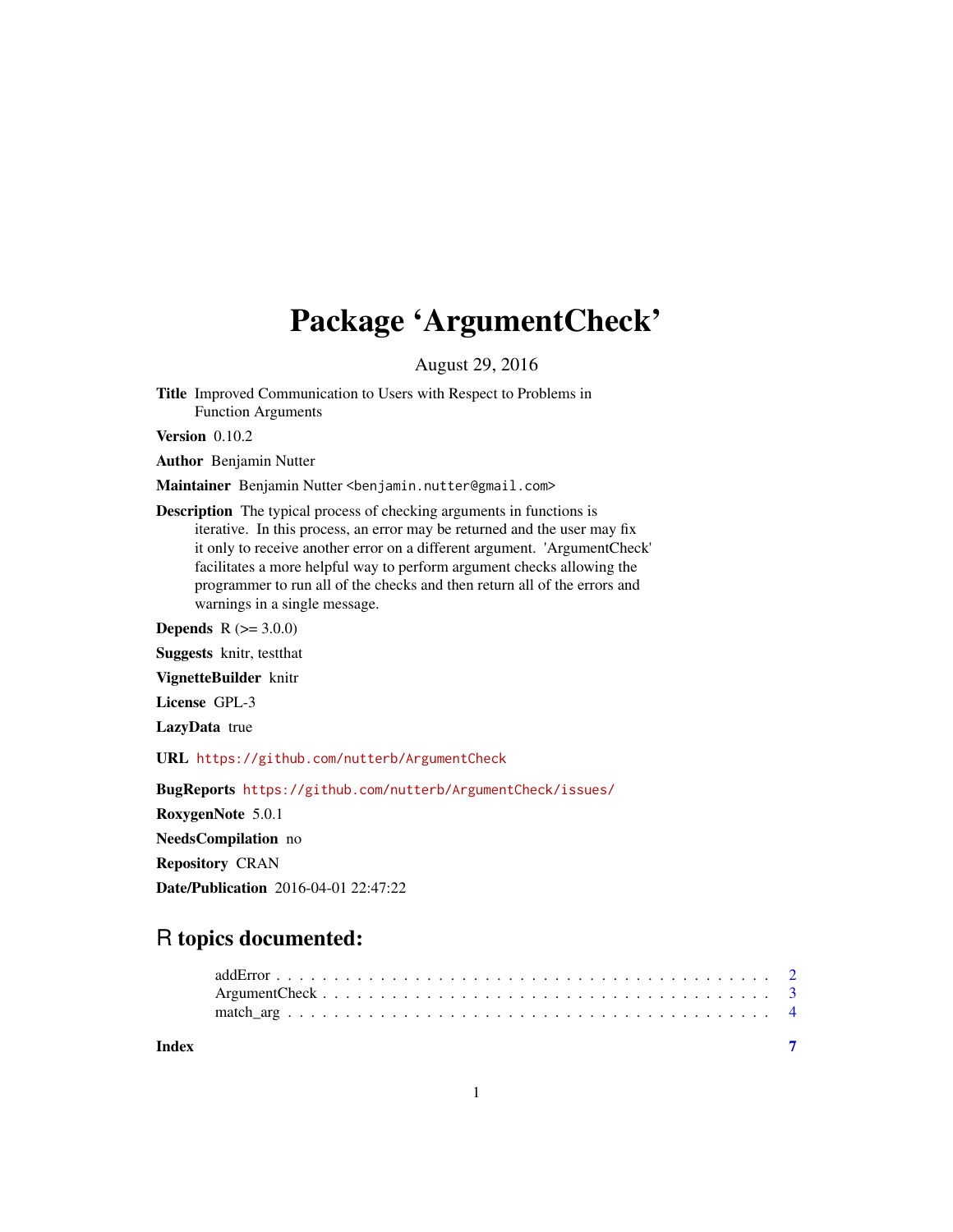<span id="page-1-0"></span>

#### <span id="page-1-1"></span>Description

Checking function arguments can be done in a manner that allows all of the problems in the arguments to be noted and returned to the user in a single call. This avoids the potentially iterative process of finding problems in one argument, fixing the error, and going on to find problems in subsequent checks. The ArgCheck object can store messages for all of the problems and return these messages all at once, allowing the user the opportunity to fix all of the arguments before proceeding.

#### Usage

```
addError(msg, argcheck)
addMessage(msg, argcheck)
addWarning(msg, argcheck)
finishArgCheck(argcheck)
newArgCheck()
```
#### Arguments

| msg      | A Character string giving the message to return with an error or warning |
|----------|--------------------------------------------------------------------------|
| argcheck | An object with class ArgCheck, usually created by new ArgCheck           |

#### Details

newArgCheck initializes an ArgCheck object. This object stores the number of warnings, the number of errors, and the corresponding messages for the warnings and errors.

addError and addWarning are used to add messages to the ArgCheck objects.

finishArgCheck looks at the ArgCheck object. If it finds any errors or warnings, those are printed for the user to review. When errors are found, the function is terminated.

#### Author(s)

Benjamin Nutter

#### Examples

```
## Not run:
#* This example is taken from the discussion of argument checking at
#* http://www.r-bloggers.com/programming-with-r---checking-function-arguments/
cylinder.volume <- function(height, radius){
  Check <- newArgCheck()
```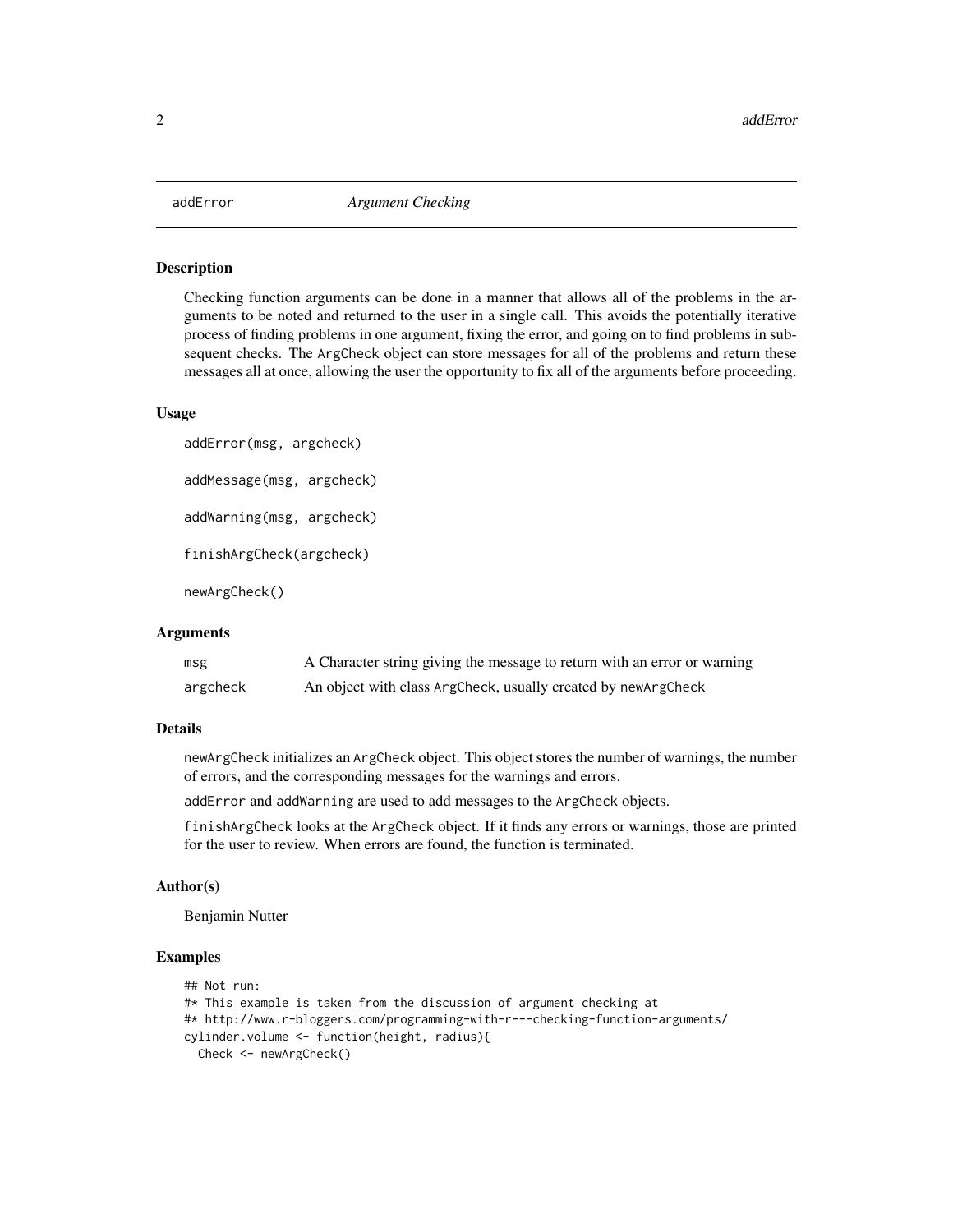```
if (missing(height)){
    addError("A value for 'height' was not provided",
             Check)
 } else{
    if (height < 0)
     addError("'height' must be a non-negative number",
               Check)
 }
 if (missing(height)){
    addError("A value for 'radius' was not provided",
             Check)
 } else {
    if (radius < 0)
      addError("'radius' must be a non-negative number",
               Check)
 }
 if (!missing(height) & !missing(radius)){
    if (height < radius)
     addWarning("When 'height' < 'radius', you have a short, awkward looking cylinder",
                 Check)
 }
 finishArgCheck(Check)
 pi * radius^2 * height
}
cylinder.volume()
cylinder.volume(height = -3)
cylinder.volume(height = 3, radius = -2)
cylinder.volume(height = 3, radius=2)
cylinder.volume(height = -8, radius = 4)
## End(Not run)
```
ArgumentCheck *Improved Argument Check Communication*

#### Description

The typical process of checking arguments in functions is iterative. In this process, an error may be returned and the user may fix it only to receive another error on a different argument. 'ArgumentCheck 'facilitates a more helpful way to perform argument checks allowing the programmer to run all of the checks and then return all of the errors and warnings in a single message.

#### Source

The concepts of this package are heavily influenced by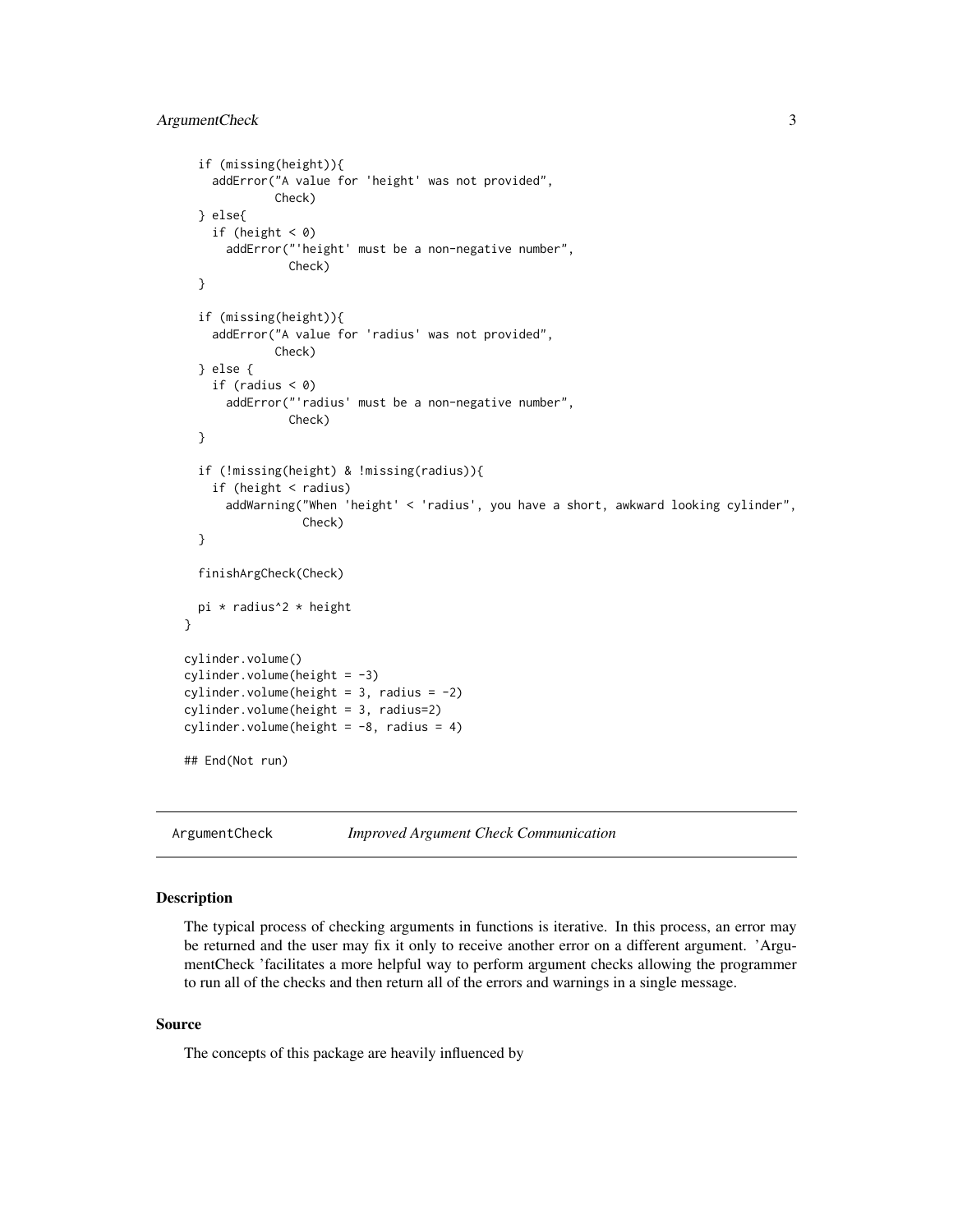<span id="page-3-0"></span>Karafa, MT, "Building Better Macros: Basic Parameter Checking for Avoiding "ID10T" Errors. SAS Global Forum, 2011 [http://support.sas.com/resources/papers/proceedings11/096-2](http://support.sas.com/resources/papers/proceedings11/096-2011.pdf)011. [pdf](http://support.sas.com/resources/papers/proceedings11/096-2011.pdf)

#### Examples

```
## Not run:
#* This example is taken from the discussion of argument checking at
#* http://www.r-bloggers.com/programming-with-r---checking-function-arguments/
cylinder.volume <- function(height, radius){
 ArgCheck <- newArgCheck()
 ArgumentCheck::addError(missing(height),
           "A value for 'height' was not provided",
           ArgCheck)
 ArgumentCheck::addError(ifelse(!missing(height), height < 0, FALSE),
           "'height' must be a non-negative number",
           ArgCheck)
 ArgumentCheck::addError(missing(radius),
           "A value for 'radius' was not provided",
           ArgCheck)
 ArgumentCheck::addError(ifelse(!missing(radius), radius < 0, FALSE),
           "'radius' must be a non-negative number",
           ArgCheck)
 ArgumentCheck::addWarning(ifelse(!missing(height) & !missing(radius),
                    height < radius, FALSE),
             "When 'height' < 'radius', you have a short, awkward looking cylinder",
             ArgCheck)
ArgumentCheck::finishArgCheck(ArgCheck)
volume \leq pi * radius<sup>2</sup> * height
volume
}
cylinder.volume()
cylinder.volume(height = -3)cylinder.volume(height = 3, radius = -2)
cylinder.volume(height = 3, radius=2)
cylinder.volume(height = -8, radius = 4)
## End(Not run)
```
match\_arg *Argument Verification Using Partial Matching*

#### Description

match\_arg matches arg against a table of candidate values as specified by choices, where NULL means to take the first one. This is a modified version of the base package function match, arg that differs only in that it can interact with ArgumentCheck environments.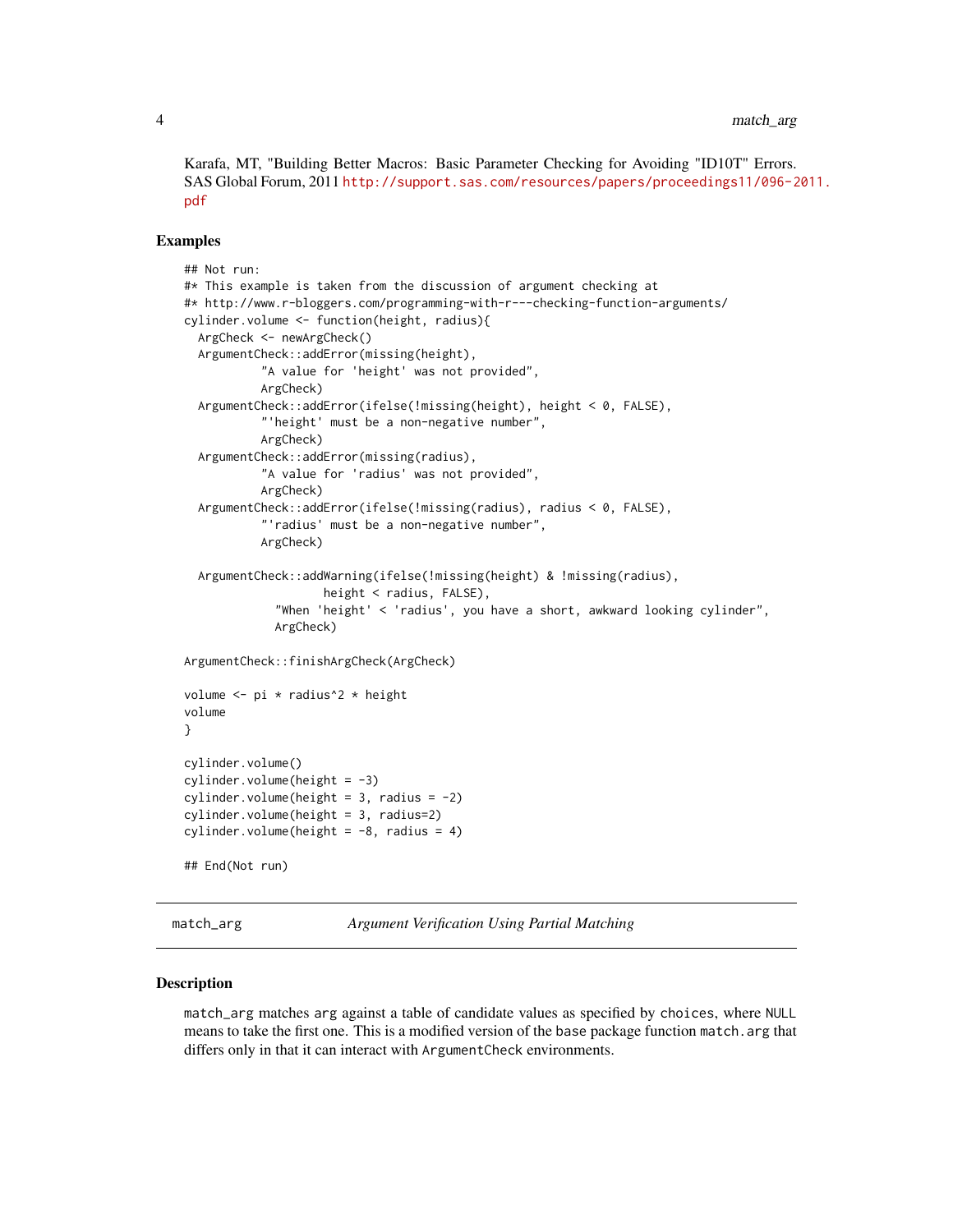#### <span id="page-4-0"></span>match\_arg 5

#### Usage

match\_arg(arg, choices, several.ok = FALSE, argcheck)

#### Arguments

| arg        | a character vector (of length one unless several. ok is TRUE) or NULL.     |
|------------|----------------------------------------------------------------------------|
| choices    | a character vector of candidate values                                     |
| several.ok | logical specifying if arg should be allowed to have more than one element. |
| argcheck   | An Argument Check environment as returned by new Arg Check                 |

#### Details

In the one-argument form match\_arg(arg), the choices are obtained from a default setting for the formal argument arg of the function from which match.arg was called. (Since default argument matching will set arg to choices, this is allowed as an exception to the 'length one unless several.ok is TRUE' rule, and returns the first element.)

Matching is done using [pmatch](#page-0-0), so arg may be abbreviated.

#### Value

The unabbreviated version of the exact or unique partial match if there is one; otherwise, an error is signalled if several.ok is false, as per default. When several.ok is true and more than one element of arg has a match, all unabbreviated versions of matches are returned.

#### Author(s)

R Core. This function is a near-verbatim copy of the match. arg in base R.

#### See Also

[pmatch](#page-0-0), [match.fun](#page-0-0), [match.call](#page-0-0)

#### Examples

```
require(stats)
# Extends the example for 'switch'
center \leq function(x, type = c("mean", "median", "trimmed")) {
  type <- match.arg(type)
    switch(type,
          mean = mean(x),
           median = median(x),
           trimmed = mean(x, \text{ trim} = .1)}
x \leftarrow rcauchy(10)
center(x, "t") # Works
center(x, "med") # Works
try(center(x, "m")) # Error
stopifnot(identical(center(x), center(x, "mean")),
          identical(center(x, NULL), center(x, "mean")) )
```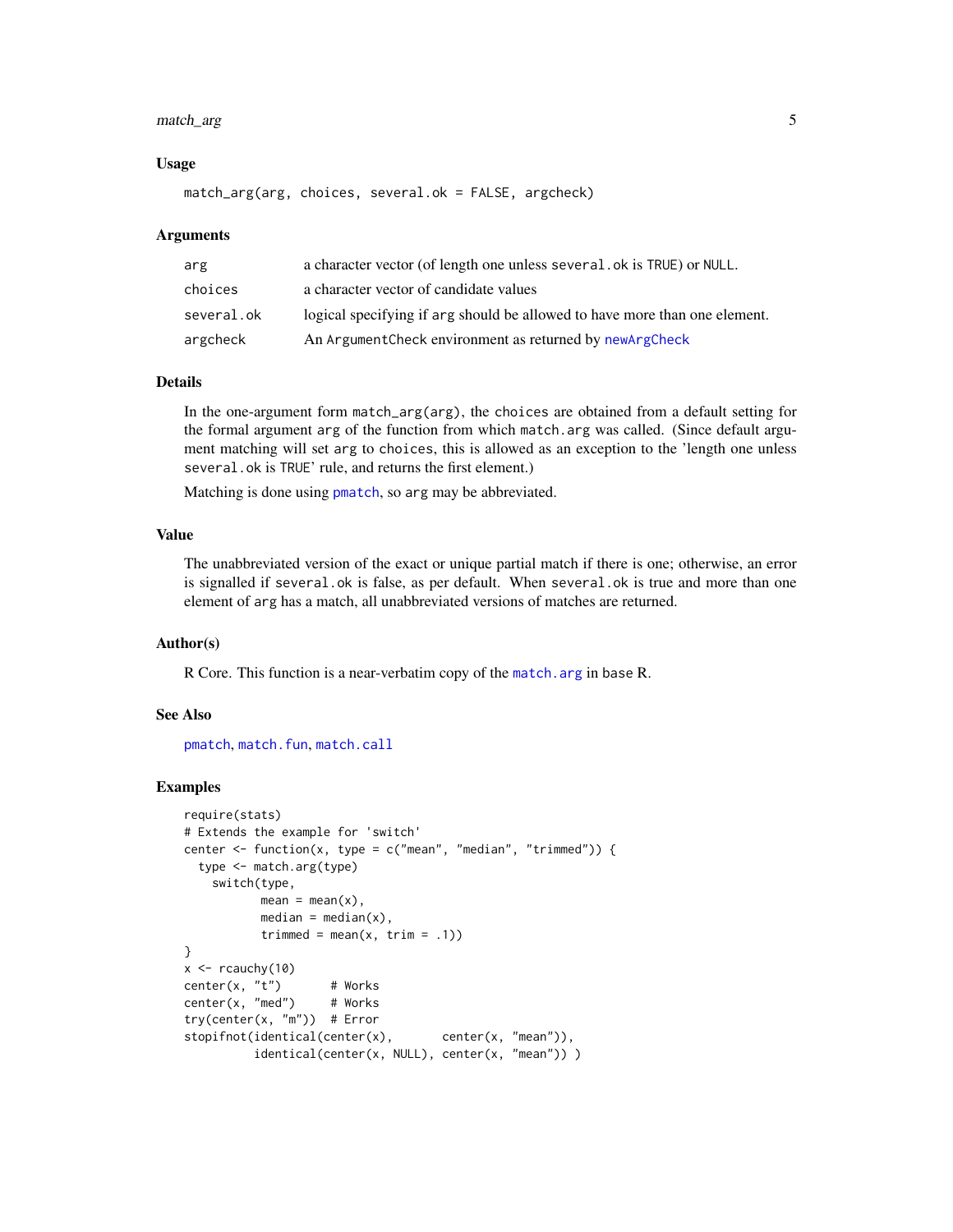```
## Allowing more than one match:
match.arg(c("gauss", "rect", "ep"),
          c("gaussian", "epanechnikov", "rectangular", "triangular"),
         several.ok = TRUE)
```